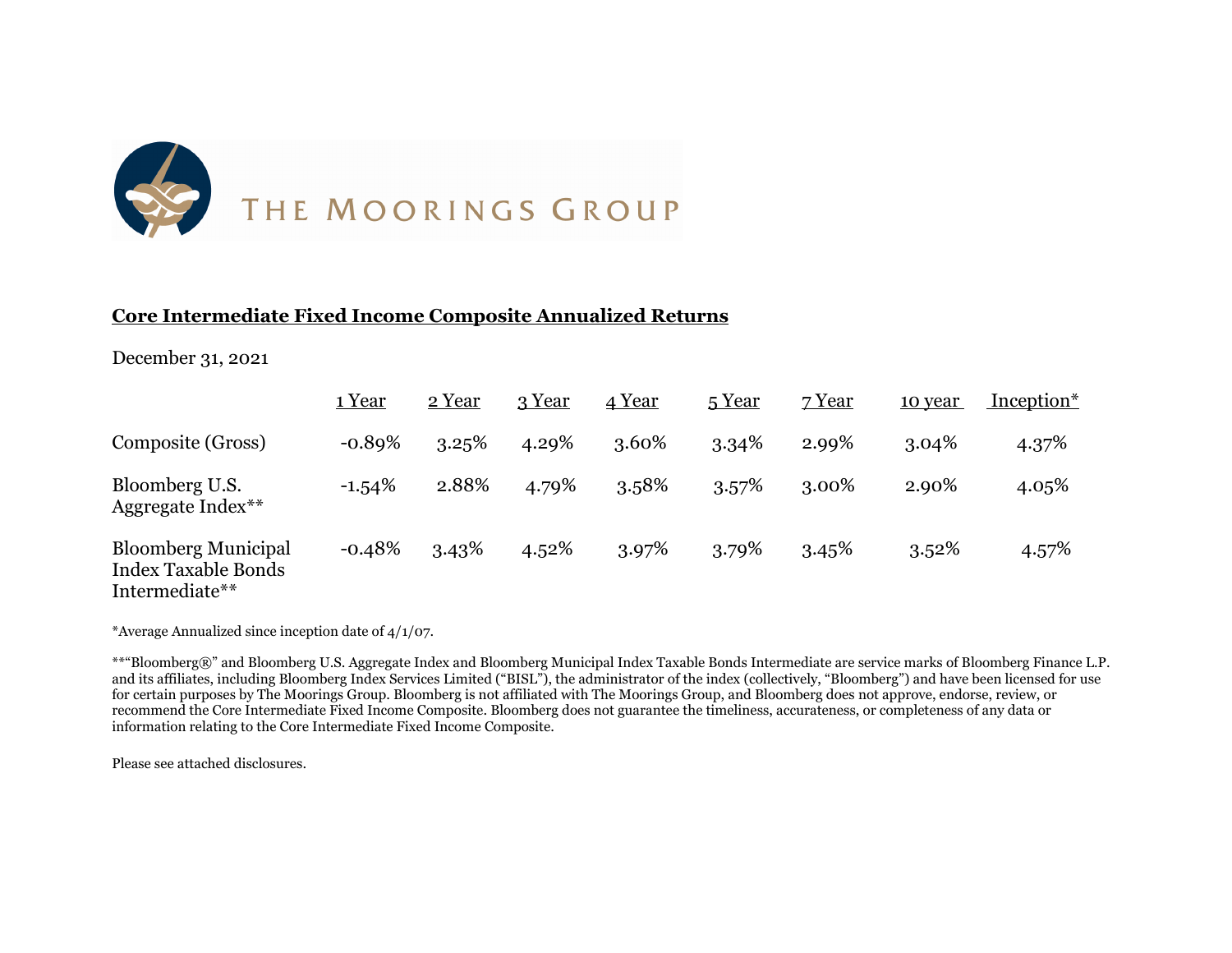

# THE MOORINGS GROUP

Custom fixed income portfolio management

#### Core Intermediate Fixed Income Composite **April 1, 2007** to December 31, 2021

#### **Benchmark: Bloomberg U.S. Aggregate Index**

|      |                     |                   |            |                   |                  |                   | End of Period                | Total         |            |           |
|------|---------------------|-------------------|------------|-------------------|------------------|-------------------|------------------------------|---------------|------------|-----------|
|      | <b>Period Gross</b> | Gross             | Period Net | Net               | <b>Benchmark</b> | Benchmark         | Composite Assets Firm Assets |               | $#$ of     |           |
|      | Return              | Cumulative Return | Return     | Cumulative Return | Return           | Cumulative Return | (in millions)                | (in millions) | Portfolios | Disperson |
| 2012 | $5.71\%$            | 47.34%            | 5.55%      | 46.18%            | $4.21\%$         | 40.69%            | \$15.4                       | \$419.0       | 6          | 0.54%     |
| 2013 | $-1.71%$            | 44.81%            | $-1.86\%$  | 43.46%            | $-2.02%$         | 37.84%            | \$15.1                       | \$350.0       | 6          | 0.49%     |
| 2014 | $5.66\%$            | 53.01%            | 5.51%      | 51.37%            | $5.97\%$         | 46.06%            | \$14.1                       | \$356.3       | 6          | 0.25%     |
| 2015 | $2.19\%$            | 56.37%            | 2.05%      | 54.47%            | $0.55\%$         | 46.87%            | \$15.0                       | \$380.6       | 6          | 0.26%     |
| 2016 | $2.05\%$            | 59.58%            | 1.91%      | 57.42%            | $2.65\%$         | 50.75%            | \$18.7                       | \$412.7       | 7          | 0.18%     |
| 2017 | $2.28\%$            | 63.21%            | 2.13%      | 60.77%            | $3.54\%$         | 56.09%            | \$22.4                       | \$498.0       | 8          | 0.19%     |
| 2018 | $1.57\%$            | 65.77%            | 1.43%      | 63.07%            | $0.01\%$         | 56.11%            | \$17.6                       | \$533.6       | 6          | 0.40%     |
| 2019 | 6.40%               | 76.38%            | 6.25%      | 73.26%            | $8.72\%$         | 69.72%            | \$18.2                       | \$541.9       | 6          | 0.13%     |
| 2020 | $7.56\%$            | 89.71%            | 7.41%      | 86.09%            | $7.51\%$         | 82.46%            | \$15.0                       | \$539.2       | 5 or less  | NA        |
| 2021 | $-0.89%$            | 88.03%            | $-1.02%$   | 84.18%            | $-1.54%$         | 79.65%            | \$17.8                       | \$514.5       | 7          | 0.46%     |

The Moorings Group claims compliance with the Global Investment Performance Standards (GIPS®) and has prepared and presented this report in compliance with the GIPS standards.<br>The Moorings Group has been independently veri

A firm that claims compliance with the GIPS standards must establish policies and procedures for complying with all the applicable requirements of the GIPS standards. Verification provides assurance on whether the firm's p performance, have been designed in compliance with the GIPS standards and have been implemented on a firm-wide basis. Verification does not provide assurance on the accuracy of any specific performance report.

GIPS® is a registered trademark of CFA Institute. CFA Institute does not endorse or promote this organization, nor does it warrant the accuracy or quality of the content contained herein.

Please see attached disclosures.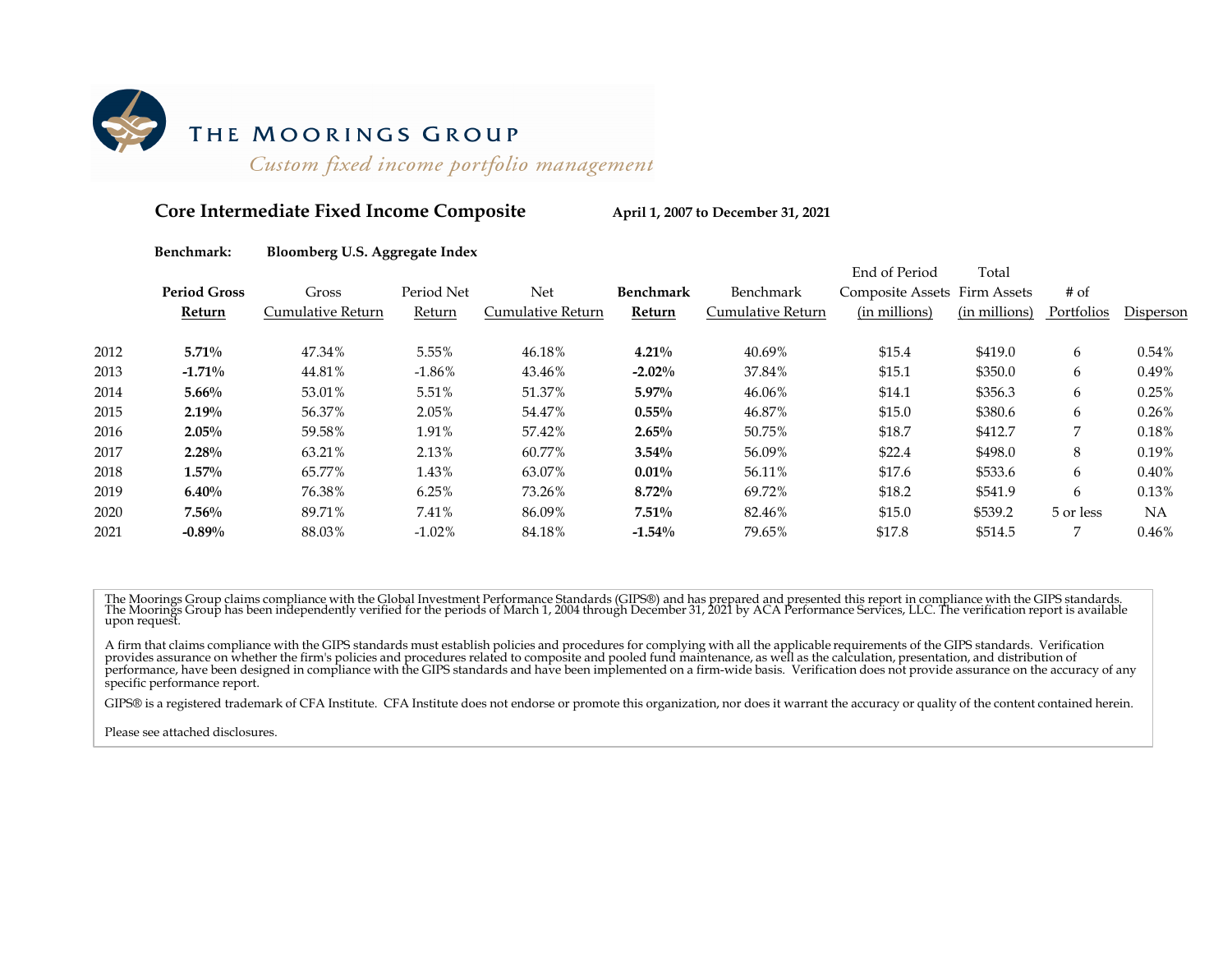## **The Moorings Group Disclosure Statement**

#### **Core Intermediate Fixed Income Composite**

Firm Information: The Moorings Group LLC is an investment advisor registered with the Securities and Exchange Commission under the Investment Advisors Act of 1940. The Moorings Group is a fixed income portfolio investment manager that primarily invests in municipal securities. The firm is defined as an independent investment management firm that is not affiliated with any parent organization. The firm's fixed income fee schedule is as follows: .50% up to \$1 million, .40% for \$1 to \$3 million, .36 up to \$5 million, .25% for \$5 to \$15 million, .20% above \$15 million. Fees may be subject to negotiation where special circumstances warrant.

Composite Characteristics: The Core Intermediate Fixed Income Composite was created in April 2007. A complete list and description of all firm composites is available upon request. The minimum portfolio size for the Core Intermediate Fixed Income Composite is \$1,000,000. The composite benchmark is the Bloomberg U.S. Aggregate Index. The Bloomberg U.S. Aggregate Index represents securities that are SEC-registered, taxable, and dollar denominated. The index covers the U.S. investment grade fixed rate bond market, with index components for government and corporate securities, mortgage pass-through securities, and asset-backed securities. These major sectors are subdivided into more specific indices that are calculated and reported on a regular basis. The portfolios in this composite invest primarily in investment grade taxable US treasury, agency, municipal and corporate securities with maturities from 1 to 15 years.

Calculation Methodology: Valuations and returns are computed and stated in U.S. dollars, and as of 1/1/10 individual portfolios are revalued daily. Prior to 1/1/10 the firm used the Modified Dietz formula to calculate monthly returns and linked these returns geometrically to produce an accurate time-weighted rate of return. Composite returns are asset weighted. Gross of fees returns are calculated gross of management fees and net of transaction costs. Net of fee returns are calculated net of actual management fees and transaction costs. Accruals for all fixed income securities are included in composite calculations. Market valuations are based on settlement date prior to January 1, 2005, and trade date thereafter.

Policy Manual: The firm maintains that it has a manual on file that encompasses all processes and procedures employed by the Firm. Additional information regarding policies for valuing investments, calculating performance returns and preparing GIPS Reports is available upon request.

Other Disclosures: The Moorings Group has received a Firm-wide GIPS® Verification from ACA Performance Services, LLC for the period March 1, 2004 through December 31, 2021. Dispersion calculations provided are the asset weighted standard deviation of portfolio gross of fees returns for the year. Risk statistics presented are calculated using gross of fees returns. No dispersion statistics are presented when the number of portfolios that comprise the composite is five or less for any annual period. Effective 1/1/10 firm and composite assets under management include interest accruals for fixed income assets. Prior to 1/1/10, firm and composite assets under management do not include interest accruals.

Significant Cash Flows: Beginning 07/01/2014, we remove accounts from composites when a significant cash flow occurs. A significant cash flow is defined as an external cash flow during the month in an amount equal to 10% or greater of the portfolio's assets at the beginning of the month. The timing of the account's exit and subsequent re-entry will follow the account inclusion and exclusion policy described above. We have